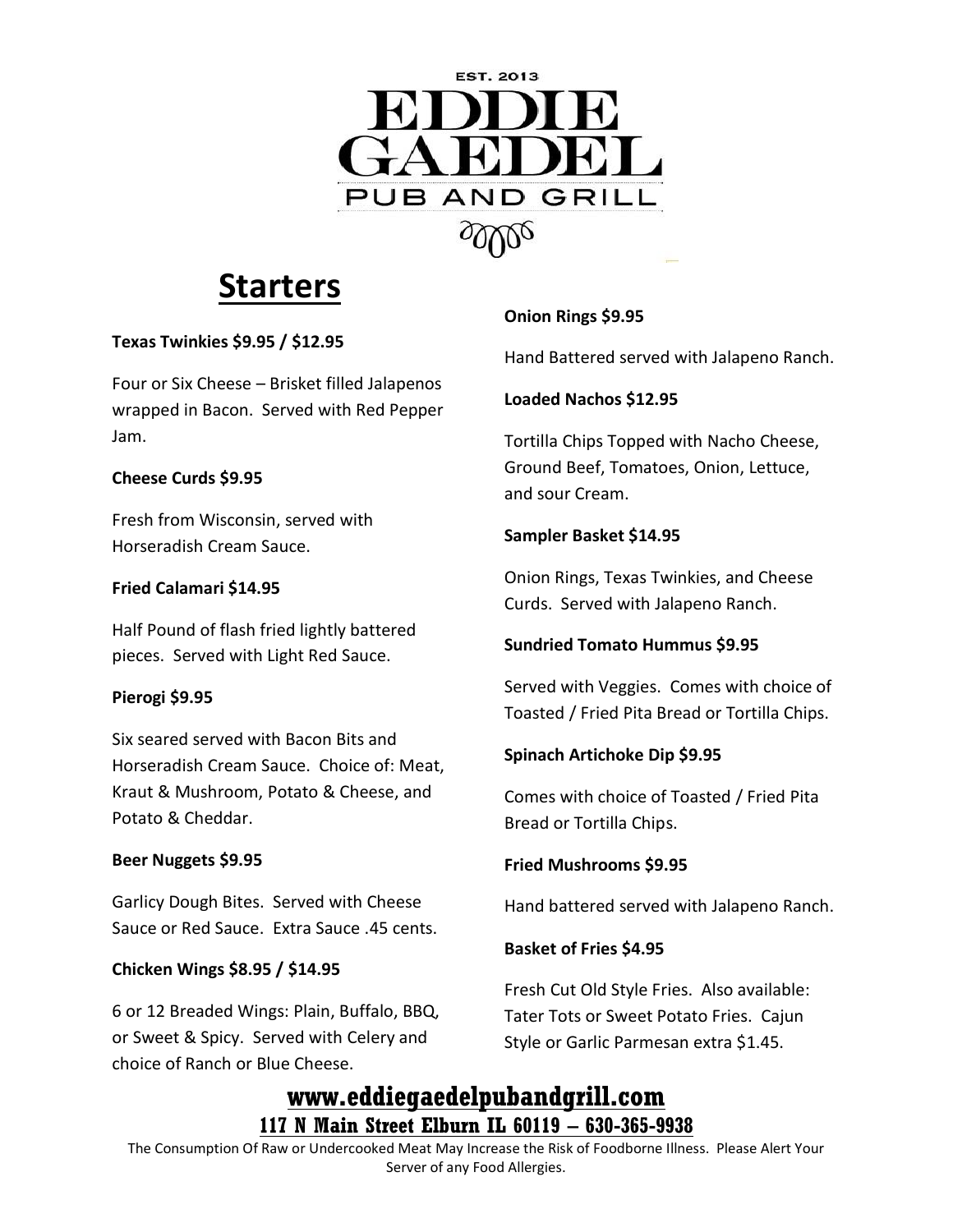

# **Soups & Salads**

## **Cup or Bowl \$2.95/\$4.95**

Choice of: Turkey Noodle or Featured Soup.

#### **Bases Loaded \$14.95**

Romaine, Ham, Turkey, Bacon, Tomato, Cucumber, Onion, and Green Pepper.

## **Spinach Salad \$12.95**

Bacon, Onion, and Blue Cheese.

## **Caesar Salad \$11.95**

Romaine, Parmesan, Tomato, and Crouton.

Add Chicken \$3.95

# **Garden Side Salad \$6.95**

Romaine, Tomato, Cucumber, Onion, and Green Pepper.

**Dressings**: Ranch, Thousand Island, Blue Cheese, Italian, Caesar, Balsamic, Honey Mustard, Raspberry Vinaigrette.

# **Eddies Favorites**

# **Chicago Depression Dog \$4.95**

Vienna Red Hot with Fresh Onion, Relish, Mustard, and Sport Peppers. Topped with Fresh Cut Fries.

# **BBQ Rib Dinner Half or Full Slab \$14.95/\$19.95**

Comes with a choice of side. Hush Puppies and Coleslaw included.

# **Eddies Impossible Burger \$10.95**

Meatless Patty, Grilled Onion, Avocado, Sweet & Spicy Slaw, on Vegan Bun.

# **Blackened Shrimp Tacos \$9.95**

Topped with Purple Cabbage Slaw, and Cajun Aioli.

# **Quesadilla \$9.95**

Served with Chips, Salsa and Sour Cream.

\*Add Chicken \$3.95 \*Add Steak \$4.95

# **Sides**

#### **All Sandwiches, Wraps, and Burgers include a**

**choice of**: Fries, Soup, Coleslaw, or Baked Beans. Upgrade to: Polish Veggie Potato Salad, German Potato Salad, Mac & Cheese, Sweet Potato Fries, Tater Tots \$1.00. A La Carte sides \$2.95.

# **www.eddiegaedelpubandgrill.com 117 N Main Street Elburn IL 60119 – 630-365-9938**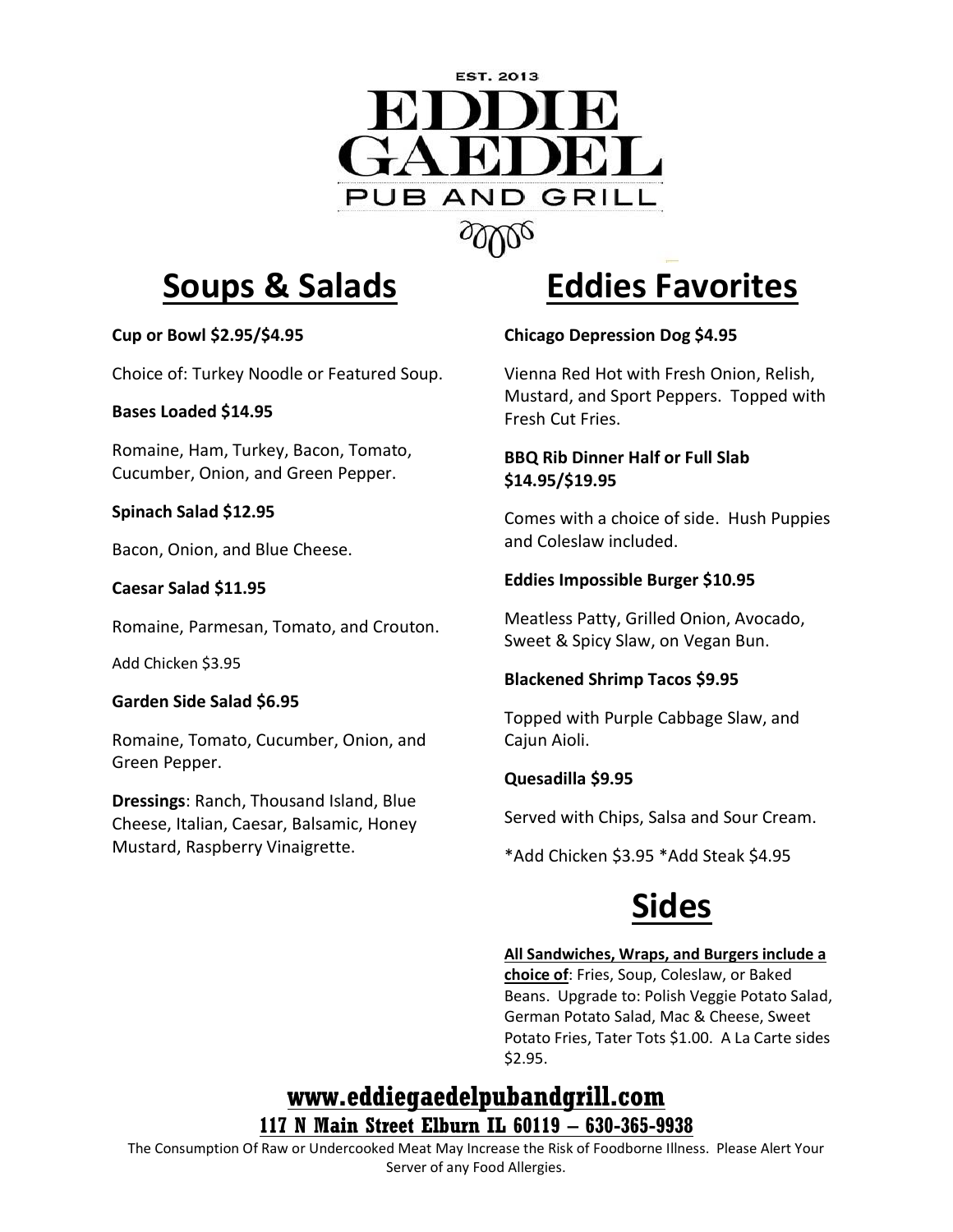

# **Burgers**

#### **Burger, Sandwiches, and Wraps come with a Side. Burgers are 1/3 lb. of Fresh Beef Patty.**

#### **Add Ons:**

\*Bacon \$1.95, \*Avocado or Egg \$1.45, \*Onion Straws \$1.00, \*Grilled Onion \$1.00, \*Grilled Mushroom \$1.00, \*Jalapenos \$1.00.

**Cheese: American, Swiss, Cheddar, Blue Ch**eese, Provolone, Monterey Jack, and Pepper Jack \$1.45.

#### **The Classic \$11.95**

Fresh Beef Patty topped with Lettuce, Tomato, Pickle, and Onion.

#### **Texas Twinkie Burger \$14.95**

Fresh Beef Patty topped with Lettuce, Pepper Jack, Grilled Jalapenos, Bacon, and Red Pepper Jam.

#### **Mushroom Swiss \$13.95**

Fresh Beef Patty, Grilled Mushrooms, Swiss, Lettuce, Tomato, Pickle, and Onion.

#### **Blue Burger \$13.95**

Fresh Beef Patty, Lettuce, Tomato, Pickle, Onion, Blue Cheese, and Bacon.

#### **Western BBQ \$13.95**

Fresh Beef Patty, Cheddar Cheese, BBQ, and Onion Straws.

# **Sandwiches**

#### **Ribeye Steak \$14.95**

Whole Steak, Swiss Cheese, Grilled Onions, served on French Roll.

#### **Cheesesteak \$14.95**

Thinly Sliced Ribeye, Provolone Cheese, Grilled Onions, Grilled Green Peppers. Served on French Roll.

#### **Maxwell Street Polish \$11.95**

Charbroiled Real Polish Sausage topped with Grilled Onions, Dijon Mustard. Served on French Roll.

#### **Polish Pork Chop Sandwich \$12.95**

Breaded and fried Pork Filet topped with Lettuce, Tomato, Pickle, Bacon, and Garlic Mayo. Served on Pretzel Bun.

#### **The Giffey \$14.95**

Swordfish Steak Grilled or Blackened topped with Mango Salsa, Lettuce, Tomato, and Onion. Served on Pretzel Bun.

#### **Chicken Breast \$14.95**

Grilled or Fried topped with Lettuce, Tomato, Pickle, and Onion. Plain, Buffalo, BBQ, or Sweet & Spicy. Served on Pretzel Bun

# **www.eddiegaedelpubandgrill.com 117 N Main Street Elburn IL 60119 – 630-365-9938**